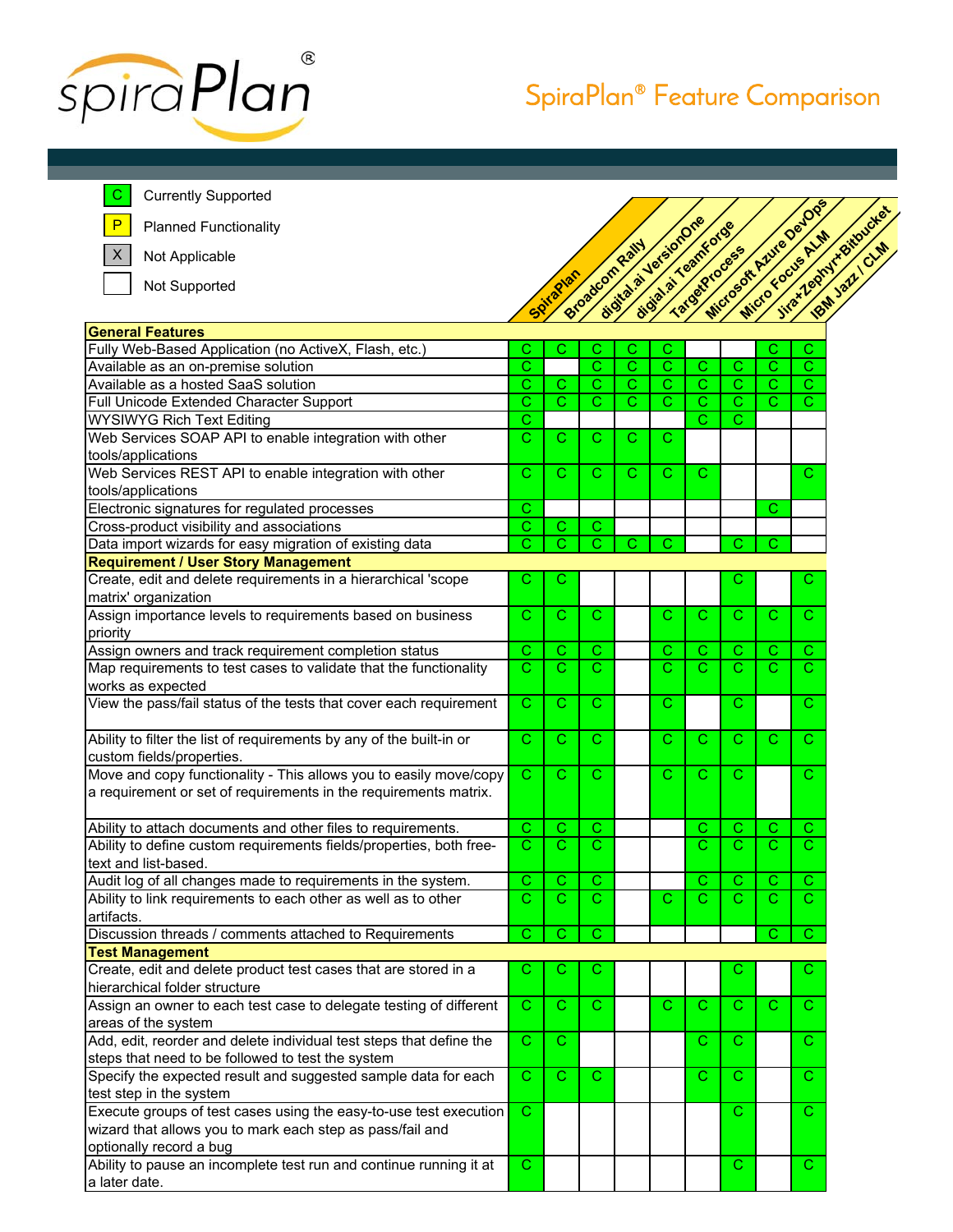| Complete traceability from a recorded incident to the underlying           | C                     | С              | С                     |                |               |                       | C              |              | $\mathbf{C}$          |
|----------------------------------------------------------------------------|-----------------------|----------------|-----------------------|----------------|---------------|-----------------------|----------------|--------------|-----------------------|
| requirement that was not satisfied                                         |                       |                |                       |                |               |                       |                |              |                       |
| Ability to filter the list of test cases by any of the built-in or custom  | $\mathsf{C}$          |                |                       |                | $\mathcal{C}$ | C.                    | $\mathcal{C}$  | C.           | $\mathbf{C}$          |
| fields/properties.                                                         |                       |                |                       |                |               |                       |                |              |                       |
| Move and copy functionality - This allows you to easily move/copy          | $\mathsf{C}$          | C              | C.                    |                | С             | C                     | C.             | C.           | C.                    |
| a test case or test folder containing test cases in the test case list.    |                       |                |                       |                |               |                       |                |              |                       |
|                                                                            |                       |                |                       |                |               |                       |                |              |                       |
| Template Test Cases - you can insert an existing test case as a            | $\mathcal{C}$         |                |                       |                |               |                       | C.             |              | C.                    |
| linked test step inside another test case.                                 |                       |                |                       |                |               |                       |                |              |                       |
| Ability to organize test cases into test sets that can be assigned to      | C                     | C              | С                     |                | C             | C                     | C              |              | C.                    |
| different testers                                                          |                       |                |                       |                |               |                       |                |              |                       |
| Support for exploratory testing, with the ability to create and edit       | C                     |                |                       |                |               |                       |                |              |                       |
|                                                                            |                       |                |                       |                |               |                       |                |              |                       |
| test cases 'on the fly' during execution.                                  |                       |                |                       |                |               |                       |                |              |                       |
| Integration with various xUnit testing frameworks. (e.g. NUnit,            | C                     |                |                       |                | C             |                       |                |              |                       |
| JUnit, TestNG, PyUnit, RubyUnit, PHPUnit, Perl:TAP)                        |                       |                |                       |                |               |                       |                |              |                       |
| Ability to store and manage automated test scripts                         | $\overline{\text{c}}$ |                |                       |                |               | С                     | С              |              | $\mathbf{C}$          |
| Schedule and launch automated tests on both local machine and              | С                     |                |                       |                |               |                       | С              |              | $\overline{\text{c}}$ |
| remote hosts                                                               |                       |                |                       |                |               |                       |                |              |                       |
| Pass parameters from test sets to automated and manual test                | C                     |                |                       |                |               |                       |                |              | C.                    |
| cases                                                                      |                       |                |                       |                |               |                       |                |              |                       |
| Test configurations available for data-driven testing                      | C                     |                |                       |                |               |                       | C              |              |                       |
| Integration with HP UFT Functional Testing Tool                            | Ć                     |                |                       |                |               |                       | C              |              |                       |
| Integration with Selenium Automated Testing Tool                           | Ċ                     |                |                       |                |               |                       |                |              |                       |
| Integration with Squish Automated Testing Tool                             | Ć                     |                |                       |                |               |                       |                |              |                       |
| Integration with TestComplete Automated Testing Tool                       | С                     |                |                       |                |               |                       |                |              |                       |
| Integration with LoadRunner Load Testing Tool                              | $\overline{\text{c}}$ |                |                       |                |               |                       | $\mathsf{C}$   |              |                       |
| Integration with NeoLoad Load Testing Tool                                 | С                     |                |                       |                |               |                       |                |              |                       |
| Integration with Rapise Functional Testing Tool                            | C                     |                |                       |                |               |                       |                |              |                       |
| Ability to attach documents and other files to test cases.                 | $\overline{\text{c}}$ | C              | C                     |                |               | С                     | C              | С            | $\mathbf{C}$          |
| Ability to define custom test case fields/properties, both free-text       | С                     | С              | С                     |                |               | С                     | C.             | С            | C.                    |
| and list-based.                                                            |                       |                |                       |                |               |                       |                |              |                       |
| Audit log of all changes made to test cases in the system.                 | С                     |                |                       |                |               |                       |                | С            |                       |
|                                                                            |                       |                |                       |                |               |                       |                |              |                       |
|                                                                            | C.                    | $\overline{C}$ | C                     |                |               | C                     | $\mathsf{C}$   |              | C.<br>$\overline{C}$  |
| Discussion threads / comments attached to test cases, test sets            |                       |                |                       |                |               |                       |                | C.           |                       |
| and test steps                                                             |                       |                |                       |                |               |                       |                |              |                       |
| <b>Bug/Defect/Issue Management</b>                                         |                       |                |                       |                |               |                       |                |              |                       |
| Create, edit, assign, track, manage and close incidents (defects)          | С                     | С              | С                     | С              | С             | С                     | С              | С            | C.                    |
|                                                                            |                       |                |                       |                |               |                       |                |              |                       |
| Automatically create new incidents (defects) during the execution          | $\mathsf{C}$          |                |                       |                |               |                       | C              |              | $\mathbf{C}$          |
| of test scripts, with the ability to trace incidents to the failing test.  |                       |                |                       |                |               |                       |                |              |                       |
|                                                                            |                       |                |                       |                |               |                       |                |              |                       |
| Incidents can be categorized into bugs, enhancements, issues,              | C                     |                |                       | C              |               | С                     |                | С            | $\mathbf{C}$          |
| training items, limitations, change requests, and risks                    |                       |                |                       |                |               |                       |                |              |                       |
| Assign an owner, business priority and completion status to each           | $\overline{\text{c}}$ | C.             | C.                    | $\mathsf{C}$   |               | C                     | $\mathsf{C}$   | $\mathsf{C}$ | $\mathbf{C}$          |
| incident                                                                   |                       |                |                       |                |               |                       |                |              |                       |
| Incident fields can be customized to fit your business needs. Add          | С                     | C.             |                       | C.             |               | C                     | C              | С            | C.                    |
| and/or modify the list of statuses, priorities, defect types and           |                       |                |                       |                |               |                       |                |              |                       |
| severities.                                                                |                       |                |                       |                |               |                       |                |              |                       |
| Fully customizable workflows - You can tailor an incident's                | $\overline{C}$        |                |                       | $\mathcal{C}$  |               | $\overline{C}$        |                | $\mathbf C$  |                       |
| lifecycle to match the business processes in your organization by          |                       |                |                       |                |               |                       |                |              |                       |
| incident type and/or product.                                              |                       |                |                       |                |               |                       |                |              |                       |
| Email notifications - You can specify when notifications should be         | C                     | C              | C                     | C              |               | C                     | C              | C            | $\mathbf{C}$          |
| sent and to whom. Each workflow allows its transitions to be               |                       |                |                       |                |               |                       |                |              |                       |
| linked to email notification by role.                                      |                       |                |                       |                |               |                       |                |              |                       |
| Comprehensive searching and sorting of all incidents stored in             | C                     |                |                       | C.             | $\mathbf C$   | $\mathsf{C}$          | $\mathsf{C}$   | $\mathbf C$  | C.                    |
| the system, by name, type, status, owner, detector, creation date,         |                       |                |                       |                |               |                       |                |              |                       |
| closed date and business priority.                                         |                       |                |                       |                |               |                       |                |              |                       |
| Ability to attach documents and other files to incidents.                  | С                     | С              | C                     | C              | C             | С                     | С              | С            | C.                    |
| Ability to define custom incident fields/properties, both free-text        | $\overline{\text{c}}$ | $\mathbf{C}$   | $\mathbf{C}$          | $\mathbf{C}$   |               | $\overline{\text{c}}$ | $\overline{C}$ | $\mathbf{C}$ | $\overline{C}$        |
| and list-based.                                                            |                       |                |                       |                |               |                       |                |              |                       |
| Ability to filter and/or sort the list of incidents by any of the built-in | C                     | C              | C                     | $\mathsf{C}$   | C             | C                     | $\mathsf{C}$   | C            | $\mathbf{C}$          |
| or custom fields/properties.                                               |                       |                |                       |                |               |                       |                |              |                       |
| Audit log of all changes made to incidents in the system.                  | С                     | С              | С                     | C              |               | С                     | С              | C.           | $\overline{C}$        |
| Ability to link incidents to each other as well as to other artifacts.     | $\overline{\text{c}}$ | $\overline{C}$ | $\overline{\text{c}}$ | $\overline{C}$ |               | $\overline{\text{c}}$ | $\overline{C}$ |              | $\overline{\text{c}}$ |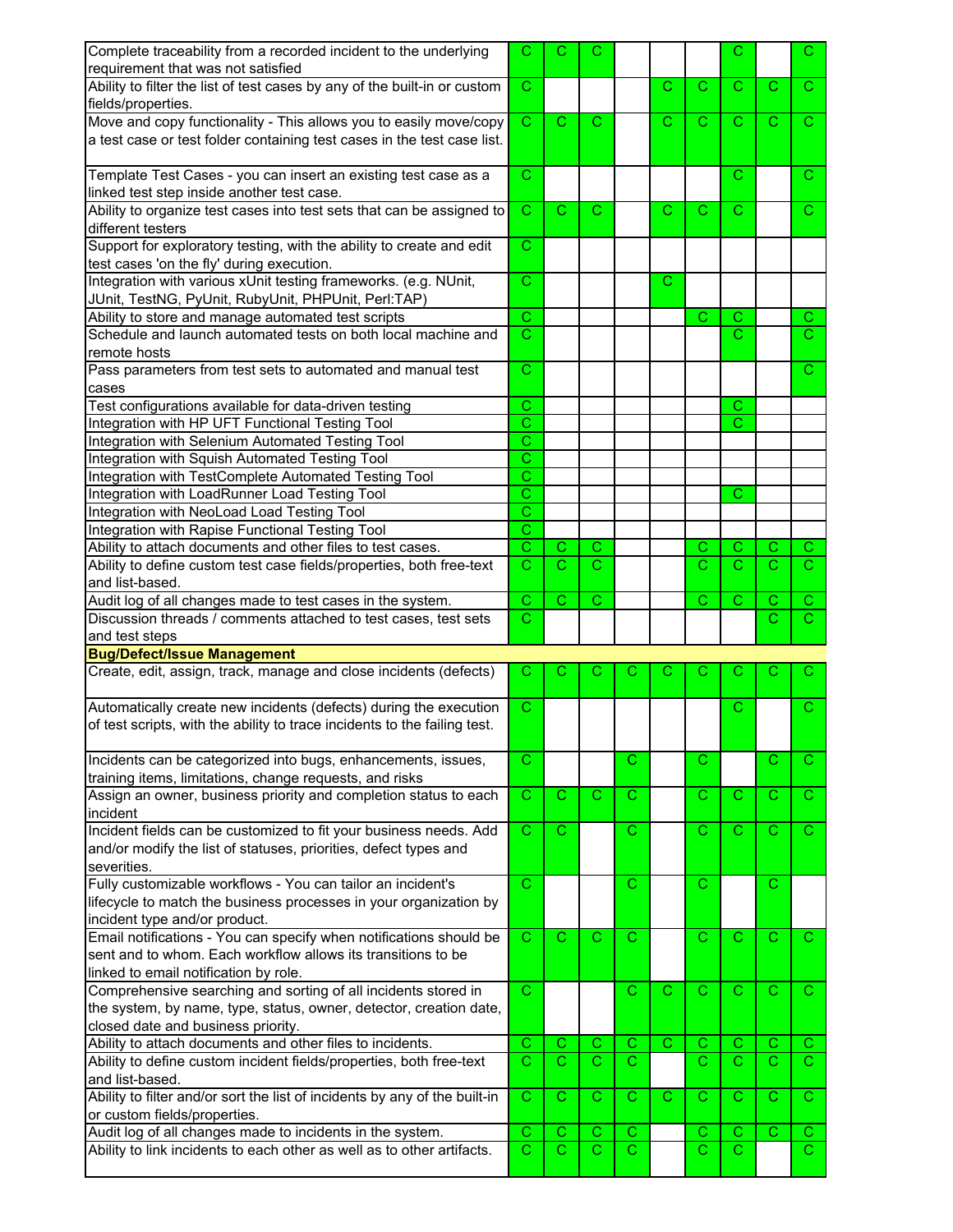| Ability to export incidents from SpiraTest <sup>™</sup> into other bug-tracking<br>systems (e.g. JIRA, Bugzilla, MS TFS)                | С                          | С                           |                   |                       | С              |             |   |              |                     |
|-----------------------------------------------------------------------------------------------------------------------------------------|----------------------------|-----------------------------|-------------------|-----------------------|----------------|-------------|---|--------------|---------------------|
| <b>Release Planning</b>                                                                                                                 |                            |                             |                   |                       |                |             |   |              |                     |
| Organize releases hierarchically, with unlimited levels of                                                                              | С                          | С                           |                   | С                     |                |             |   |              | С                   |
| granularity<br>Specify the number of notional product resources available per                                                           | C                          | $\overline{C}$              | C                 | $\mathbf C$           |                |             |   |              | C.                  |
| release and determine the available effort for assigned<br>requirements and tasks.                                                      |                            |                             |                   |                       |                |             |   |              |                     |
| View the aggregate estimated vs. actual progress of tasks                                                                               | С                          | $\mathbf C$                 | C                 | С                     |                | C           |   | C            | С                   |
| scheduled for the release or iterations contained within the<br>release.                                                                |                            |                             |                   |                       |                |             |   |              |                     |
| The resolution of an Incident and its subsequent verification can                                                                       | C                          |                             |                   | C                     |                | С           | С | C            | С                   |
| be tracked to a specific release during the Incident resolution<br>cycle.                                                               |                            |                             |                   |                       |                |             |   |              |                     |
| Drill down capability to list the incidents detected, resolved and                                                                      | C                          | $\mathbf C$                 | $\mathcal{C}$     | C                     |                |             | С | С            | С                   |
| verified for each release<br>Ability to filter the list of releases by any of the built-in or custom                                    | C                          |                             |                   | C                     | C              |             |   |              |                     |
| fields/properties.                                                                                                                      |                            |                             |                   |                       |                |             |   |              |                     |
| Move and copy functionality - This allows you to easily move/copy<br>a release or set of releases in the releases list.                 | C                          |                             |                   | С                     |                |             |   |              |                     |
| Ability to attach documents and other files to releases.                                                                                | C                          |                             |                   | C                     |                |             |   |              |                     |
| Requirements and Test Cases can be mapped to Releases, with                                                                             | C                          | $\mathbf C$                 | C                 |                       |                | С           |   |              |                     |
| the option of filtering both by Release to give a release-specific                                                                      |                            |                             |                   |                       |                |             |   |              |                     |
| picture of a product's requirements coverage and test execution<br>status.                                                              |                            |                             |                   |                       |                |             |   |              |                     |
| Test Runs and Incidents are associated with a particular release                                                                        | C                          | $\overline{C}$              | $\mathsf{C}$      |                       |                | C           | C | С            |                     |
| during the test execution process                                                                                                       |                            |                             |                   |                       |                |             |   |              |                     |
| Ability to define custom release fields/properties, both free-text<br>and list-based.                                                   | $\overline{\text{c}}$      | $\mathbf C$                 |                   | $\mathbf C$           |                |             |   |              |                     |
| Audit log of all changes made to releases in the system.                                                                                | C                          |                             |                   | C                     |                |             |   |              |                     |
| <b>Iteration/Sprint Planning</b>                                                                                                        |                            |                             |                   |                       |                |             |   |              |                     |
| Create list of iterations within each major release to break down                                                                       | С                          | С                           | С                 | С                     | С              |             |   | С            |                     |
| the requested functionality into manageable blocks that can be<br>tracked.                                                              |                            |                             |                   |                       |                |             |   |              |                     |
| Specify iteration length, number of working days and product<br>resources to determine the available effort for each iteration.         | C                          | C.                          | C                 | C                     | C              |             |   |              |                     |
| Schedule requirements and tasks against iterations using the                                                                            | C                          | $\mathbf C$                 | С                 |                       | С              | С           |   | С            | С                   |
| agile planning board. This will help you best optimize the iteration<br>plan to deliver the required features within the allotted time. |                            |                             |                   |                       |                |             |   |              |                     |
| Compare estimates to actuals for continuous process                                                                                     | C                          | C.                          | C.                |                       | $\mathcal{C}$  |             |   | $\mathbf C$  |                     |
| improvement.                                                                                                                            |                            |                             |                   |                       |                |             |   |              |                     |
| Quickly adjust scope to respond to changing priorities.                                                                                 | $\overline{\text{c}}$      | $\overline{\text{c}}$       | $\overline{C}$    |                       | $\overline{C}$ | $\mathsf C$ |   | $\mathbf{C}$ |                     |
| <b>Task Management</b>                                                                                                                  |                            |                             |                   |                       |                |             |   |              |                     |
| Create, edit, assign, track, manage and complete product tasks<br>tasks                                                                 | С                          | C.                          | С                 | С                     | С              | С           |   | С            | C.                  |
| Assign an owner, business priority and completion status to each<br>task                                                                | C                          | C.                          | C                 | C.                    | C.             | C           |   | С            | C.                  |
| Email notifications - You can specify when notifications should be                                                                      | C                          | C.                          | C.                | $\mathsf{C}$          |                |             |   | С            | C.                  |
| sent and to whom.                                                                                                                       | $\overline{\text{c}}$      | $\overline{C}$              |                   |                       |                |             |   |              |                     |
| Comprehensive searching and sorting of all tasks stored in the<br>system, by name, progress, status, owner, start date, end date,       |                            |                             | $\mathsf{C}$      | $\mathsf{C}$          | C              | C           |   | C            | $\mathbf{C}$        |
| completion percentage and business priority.                                                                                            |                            |                             |                   |                       |                |             |   |              |                     |
| Ability to attach documents and other files to tasks.                                                                                   | C<br>$\overline{\text{c}}$ | $\mathbf C$<br>$\mathbf{C}$ | C<br>$\mathbf{C}$ | C<br>$\mathbf C$      |                | C<br>C      |   | С<br>C.      | C.<br>$\mathcal{C}$ |
| Ability to define custom incident fields/properties, both free-text<br>and list-based.                                                  |                            |                             |                   |                       |                |             |   |              |                     |
| Ability to filter and/or sort the list of tasks by any of the built-in or<br>custom fields/properties.                                  | C                          | C.                          | C.                | C.                    | $\mathbf{C}$   | C           |   | С            | C.                  |
| Audit log of all changes made to tasks in the system.                                                                                   | C                          | $\mathbf C$                 | $\mathsf{C}$      | $\mathbf C$           |                | C           |   | С            | C.                  |
| Discussion threads / comments attached to Tasks                                                                                         | C                          | $\overline{\text{c}}$       | $\overline{C}$    | $\overline{\text{c}}$ |                |             |   | C            | $\mathbf{C}$        |
| <b>Configuration Management &amp; Source Code Integration</b>                                                                           |                            |                             |                   |                       |                |             |   |              |                     |
| Ability to browse linked source code repositories, including files<br>and revisions.                                                    | С                          |                             |                   | С                     | С              | С           |   | C            |                     |
|                                                                                                                                         |                            |                             |                   |                       |                |             |   |              |                     |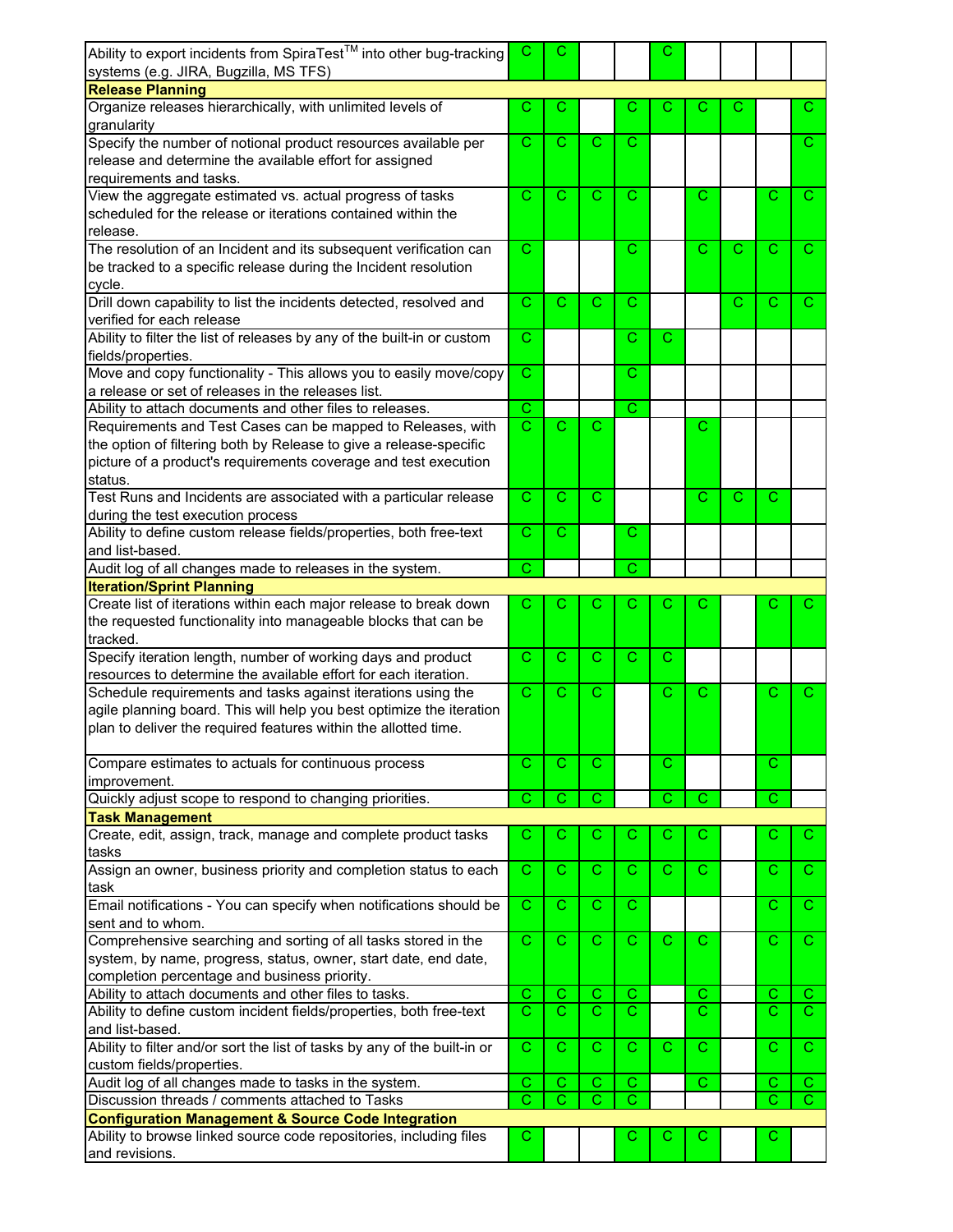| Ability to view the revisions associated with each file in the                | С                     |                       |                       | С              | C                     | С            |              | С  |              |
|-------------------------------------------------------------------------------|-----------------------|-----------------------|-----------------------|----------------|-----------------------|--------------|--------------|----|--------------|
| repository                                                                    |                       |                       |                       |                |                       |              |              |    |              |
| Ability to view the details of each revision, and link artifacts to the       | С                     | $\mathbf{C}$          | C.                    | C.             | C                     | C            |              | С  |              |
|                                                                               |                       |                       |                       |                |                       |              |              |    |              |
| revision for full traceability                                                |                       |                       |                       |                |                       |              |              |    |              |
| Ability to view the revisions associated with each Requirement,               | C                     | $\mathbf C$           | C.                    | $\mathbf{C}$   | C                     | $\mathsf{C}$ |              | C. |              |
| Incident and Task                                                             |                       |                       |                       |                |                       |              |              |    |              |
| Support for multiple Version Control / Software Configuration                 | С                     | C                     | C.                    | C              | C                     |              |              |    |              |
|                                                                               |                       |                       |                       |                |                       |              |              |    |              |
| Management (SCM) providers                                                    |                       |                       |                       |                |                       |              |              |    |              |
| <b>Provider for Subversion</b>                                                | C                     | $\overline{\text{c}}$ | $\overline{\text{c}}$ | $\overline{C}$ | $\overline{C}$        |              |              |    |              |
| Provider for CVS                                                              | С                     |                       |                       | $\mathbf{C}$   |                       |              |              |    |              |
| Provider for Microsoft TFS                                                    |                       | $\overline{\text{c}}$ |                       |                |                       |              |              |    |              |
|                                                                               | Ć                     |                       | C                     |                | $\mathsf{C}$          | $\mathsf C$  |              |    |              |
| Provider for Microsoft VSS                                                    | C                     |                       |                       |                | $\overline{\text{c}}$ |              |              |    |              |
| <b>Provider for Perforce</b>                                                  | C                     | C                     | С                     | С              | $\mathsf{C}$          |              |              |    |              |
| Provider for GIT                                                              | $\overline{\text{c}}$ | $\overline{\text{c}}$ |                       |                |                       | С            |              | С  |              |
|                                                                               |                       |                       |                       |                |                       |              |              |    |              |
| <b>Provider for Mercurial</b>                                                 | С                     |                       |                       |                |                       |              |              | C  |              |
| <b>Document Management &amp; Collaboration</b>                                |                       |                       |                       |                |                       |              |              |    |              |
| Ability to upload documents and web links to a central knowledge              | С                     |                       |                       | С              |                       |              |              |    |              |
|                                                                               |                       |                       |                       |                |                       |              |              |    |              |
| sharing repository.                                                           |                       |                       |                       |                |                       |              |              |    |              |
| Customizable document categorization with support for folders,                | C                     |                       |                       | $\mathbf{C}$   |                       |              |              |    |              |
| document types and linked meta-tags.                                          |                       |                       |                       |                |                       |              |              |    |              |
| Version control of documents and web links uploaded into the                  | C                     |                       |                       | C.             |                       |              |              |    |              |
|                                                                               |                       |                       |                       |                |                       |              |              |    |              |
| system, providing an audit trail of document revisions.                       |                       |                       |                       |                |                       |              |              |    |              |
| Document management fully integrated into product                             | С                     |                       |                       | C              |                       |              |              |    |              |
| requirements, releases, incidents and tasks, with all assets                  |                       |                       |                       |                |                       |              |              |    |              |
|                                                                               |                       |                       |                       |                |                       |              |              |    |              |
| uploaded in other parts of the system being available in the                  |                       |                       |                       |                |                       |              |              |    |              |
| central knowledge repository.                                                 |                       |                       |                       |                |                       |              |              |    |              |
| Ability to search, sort and filter the documents in the repository,           | С                     |                       |                       | C              |                       |              |              |    |              |
| with meta-tags providing references to related documents and                  |                       |                       |                       |                |                       |              |              |    |              |
|                                                                               |                       |                       |                       |                |                       |              |              |    |              |
| resources.                                                                    |                       |                       |                       |                |                       |              |              |    |              |
| Integrated instant-messenger that allows conversations to be                  | С                     |                       |                       |                |                       |              |              |    |              |
| attached to artifacts in the system.                                          |                       |                       |                       |                |                       |              |              |    |              |
|                                                                               |                       |                       |                       |                |                       |              |              |    |              |
| <b>Dashboards and Reporting</b>                                               |                       |                       |                       |                |                       |              |              |    |              |
|                                                                               |                       |                       |                       |                |                       |              |              |    |              |
| Personalized dashboard summary of everything a user needs to                  | С                     | С                     | С                     | С              |                       |              |              | С  | С            |
|                                                                               |                       |                       |                       |                |                       |              |              |    |              |
| know, across all products, covering requirements, tests, tasks and            |                       |                       |                       |                |                       |              |              |    |              |
| incidents.                                                                    |                       |                       |                       |                |                       |              |              |    |              |
| Product summary dashboard that displays the health of a product               | C.                    | C                     | C.                    | C.             |                       |              |              | С  | C.           |
| in a single screen, with summary graphs to highlight key                      |                       |                       |                       |                |                       |              |              |    |              |
|                                                                               |                       |                       |                       |                |                       |              |              |    |              |
| information                                                                   |                       |                       |                       |                |                       |              |              |    |              |
| Assign products into Groups and display integrated product group              | C                     | C                     | C.                    |                |                       |              |              |    | C.           |
| dashboards to enable Product Portfolio Management                             |                       |                       |                       |                |                       |              |              |    |              |
|                                                                               |                       |                       | C                     | C              |                       |              | C            | C  | C.           |
| Customizable dashboards that can be configured by the users of                | C                     | C                     |                       |                |                       |              |              |    |              |
| the system to be responsive to their needs.                                   |                       |                       |                       |                |                       |              |              |    |              |
| Summary listing of product issues and risks, color-coded by                   | С                     | C.                    | C.                    | C.             |                       |              |              | С  | C.           |
|                                                                               |                       |                       |                       |                |                       |              |              |    |              |
| importance                                                                    |                       |                       |                       |                |                       |              |              |    |              |
| Summary graphs that outline requirements coverage and test                    | С                     |                       |                       |                | $\mathbf C$           | $\mathbf C$  | C            |    | $\mathsf{C}$ |
| execution status                                                              |                       |                       |                       |                |                       |              |              |    |              |
| Library of graphical graphs including incident discovery/closure              | C                     | C                     | C                     | C              | С                     | C            | C            | С  | $\mathbf{C}$ |
|                                                                               |                       |                       |                       |                |                       |              |              |    |              |
| rates, cumulative incident counts, incident aging and incident                |                       |                       |                       |                |                       |              |              |    |              |
| turnaround times                                                              |                       |                       |                       |                |                       |              |              |    |              |
| Library of printable testing reports including: Requirements                  | C                     | $\mathbf C$           | $\mathsf{C}$          |                | C                     |              | $\mathsf{C}$ |    | $\mathsf{C}$ |
|                                                                               |                       |                       |                       |                |                       |              |              |    |              |
| Coverage, Test Case Execution, Printable Test Scripts and                     |                       |                       |                       |                |                       |              |              |    |              |
| Incident Status reports                                                       |                       |                       |                       |                |                       |              |              |    |              |
| Ability to customize the reports to include different types of                | С                     | $\mathbf C$           | C.                    |                | C                     |              | C            |    | C.           |
| information                                                                   |                       |                       |                       |                |                       |              |              |    |              |
|                                                                               |                       |                       |                       |                |                       |              |              | С  |              |
| Ability to filter the reports by date ranges                                  | Ċ                     | Ċ                     | $\mathsf C$           | С              | $\mathbf C$           |              | C            |    | $\mathbf{C}$ |
| Ability to filter the reports by artifact parameters (e.g. display only       | C                     | $\overline{C}$        | $\mathbf{C}$          | $\mathbf C$    | $\mathcal{C}$         |              | C.           | C  | C.           |
| high-priority, completed requirements)                                        |                       |                       |                       |                |                       |              |              |    |              |
|                                                                               | C                     | C                     | C.                    |                |                       |              | С            |    | C.           |
| Multi-format reporting, including HTML, MS-Word, MS-Excel, MS-                |                       |                       |                       |                |                       |              |              |    |              |
| Project and Adobe Acrobat                                                     |                       |                       |                       |                |                       |              |              |    |              |
| Summary tables that breakdown the product's requirements and                  | C                     | $\mathsf{C}$          | $\mathbf{C}$          |                |                       |              | С            |    | C.           |
| incidents by status and business importance.                                  |                       |                       |                       |                |                       |              |              |    |              |
|                                                                               |                       |                       |                       |                |                       |              |              |    |              |
| <b>Project Management</b>                                                     |                       |                       |                       |                |                       |              |              |    |              |
| Create and edit product workspaces, each with associated                      | С                     | С                     | С                     |                | C                     | С            | С            | С  | C.           |
| requirements, tests and incidents<br>Support for unlimited number of products | С                     | C                     | C                     |                | C                     | C            | C            | С  | C.           |